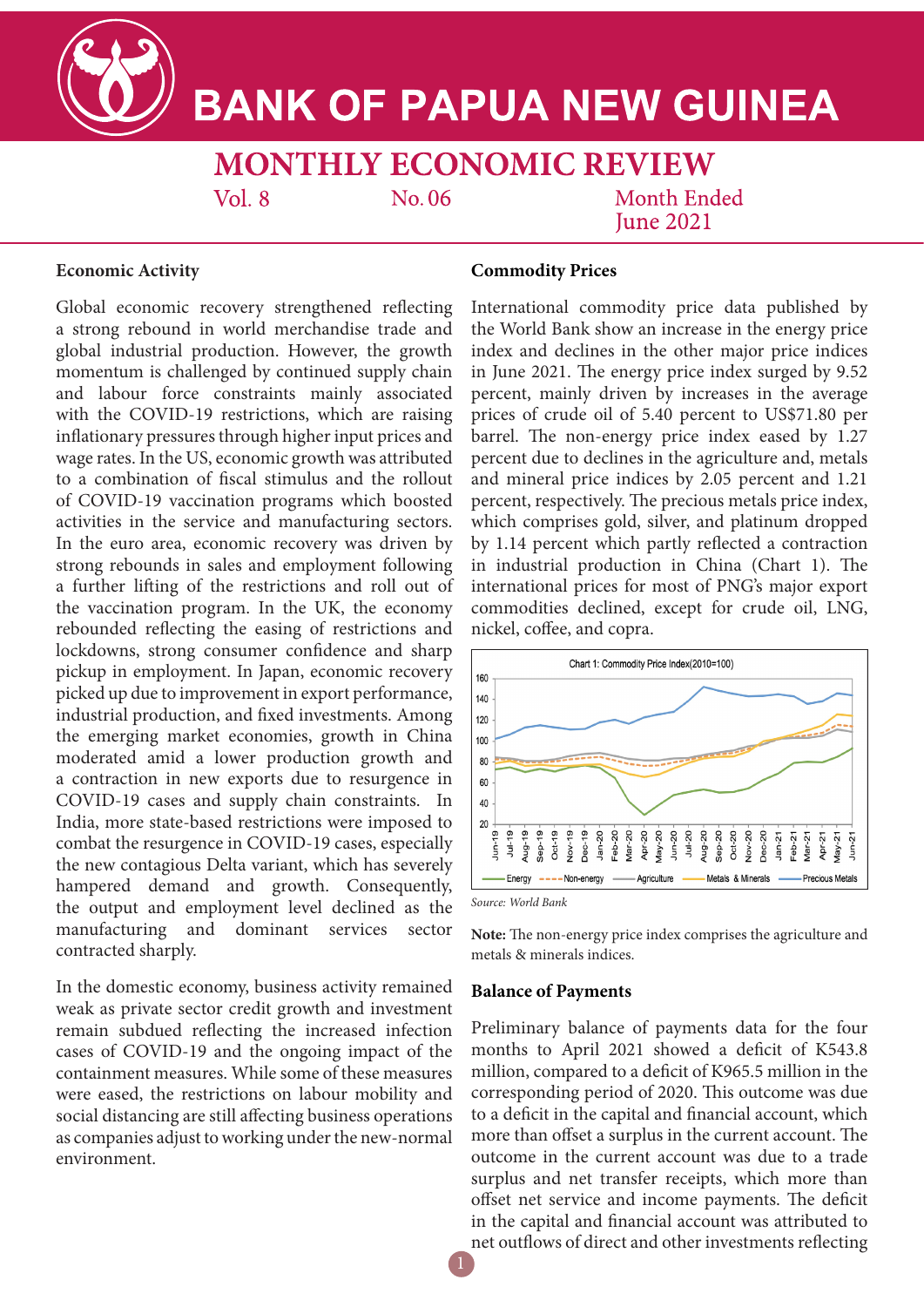related party transactions and build-up in offshore foreign currency account balances, respectively. The net Government loan repayments also contributed to the outflow. The level of gross foreign exchange reserves at the end of April 2021 was US\$2,333.6 (K9,089.0) million, sufficient for 9.6 months of total and 16.6 months of non-mineral import cover. As of the  $30<sup>th</sup>$  of June 2021, the level of gross foreign exchange reserves was US\$2,491.8 (K8,743.2) million. The decline in reserves mainly reflected the Bank of PNG's intervention into the foreign exchange (FX) market to supply dollars.

#### **Exchange Rate**

The average monthly kina exchange rate was stable against the US dollar (USD) at US\$0.2850 while it appreciated by 0.54 percent against the Australian dollar (AUD) to A\$0.3728 as of  $30<sup>th</sup>$  June 2021, compared to the previous month. Favourable inflows combined with the Central Bank's monthly intervention of US\$50 million continue to support the FX market in meeting import demand. The appreciation of the Kina against the AUD reflected cross-currency movements as the AUD depreciated against the USD. The USD appreciated against other major trading currencies following the release of improved economic data, at the back of increased COVID-19 vaccine rollout and strong fiscal stimulus support. The monthly average trade weighted index (TWI) increased by 0.11 percent to 26.63 in June, mainly driven by the appreciation of the kina against the AUD (Chart 2). With the stability in kina against the USD, the influence on the TWI was





### **Inflation**

Annual headline RPI to June 2021 increased by 1.6 percent, driven by increases in the 'Transport', 'Housing', 'Food and non-alcoholic beverages', and 'Miscellaneous' expenditure groups. The increase in international crude oil prices resulted in a significant increase in domestic fuel prices, and a consequent increase in the 'Transport' expenditure group. An increase in the price of kerosene contributed

to the increase in the 'cooking' sub-group, which consequently led to the increase in the 'Housing' expenditure group. The increase in the 'Food and non-alcoholic beverages' expenditure group reflected increases in all sub-groups which more than offset a decline in the 'Fruits and vegetables' sub-group. The RPI ex-seasonal increased by 3.3 percent and RPI exseasonal and fuel increased by 1.0 percent. (Chart 3). The quarterly headline RPI increased by 1.0 percent, while the monthly headline RPI recorded nil change.



### **Domestic Interest Rates & Monetary Aggregates**

Over the month to week-ending  $25<sup>th</sup>$  June 2021, the CBB rates for the 28-day and 63-day terms were unchanged at 1.33 percent and 2.03 percent, respectively, while the rate for the 91-day term declined by 2 basis points (bps) to 2.0 percent. The CBB auctions over the period were mostly oversubscribed. For Treasury Bill (T-bill) rates, the 273-day and 364-day terms were unchanged at 6.04 percent and 7.20 percent, respectively. The T-bill auctions were mostly undersubscribed. The weighted average interest rates on wholesale deposits (K500,000 and above) mostly increased over the period. The rates for the 30-day, 60-day, 270-day, and 360-day terms all increased by 128 bps, 40 bps, 150 bps and 98 bps to 1.88 percent, 0.50 percent, 2.50 percent and 2.45 percent, respectively. The rate for the 90-day and 180-day terms declined by 241 bps and 21 bps to 0.99 percent and 0.56 percent, respectively (Chart 4).



*Source: Bank of PNG*

Commercial banks' lending to public non-financial corporations, other financial corporations, and other resident sectors decreased by K83.6 million to K13,415.3 million between December 2020 and the week-ending  $30<sup>th</sup>$  June 2021. The decrease mainly reflected repayments by the manufacturing, household